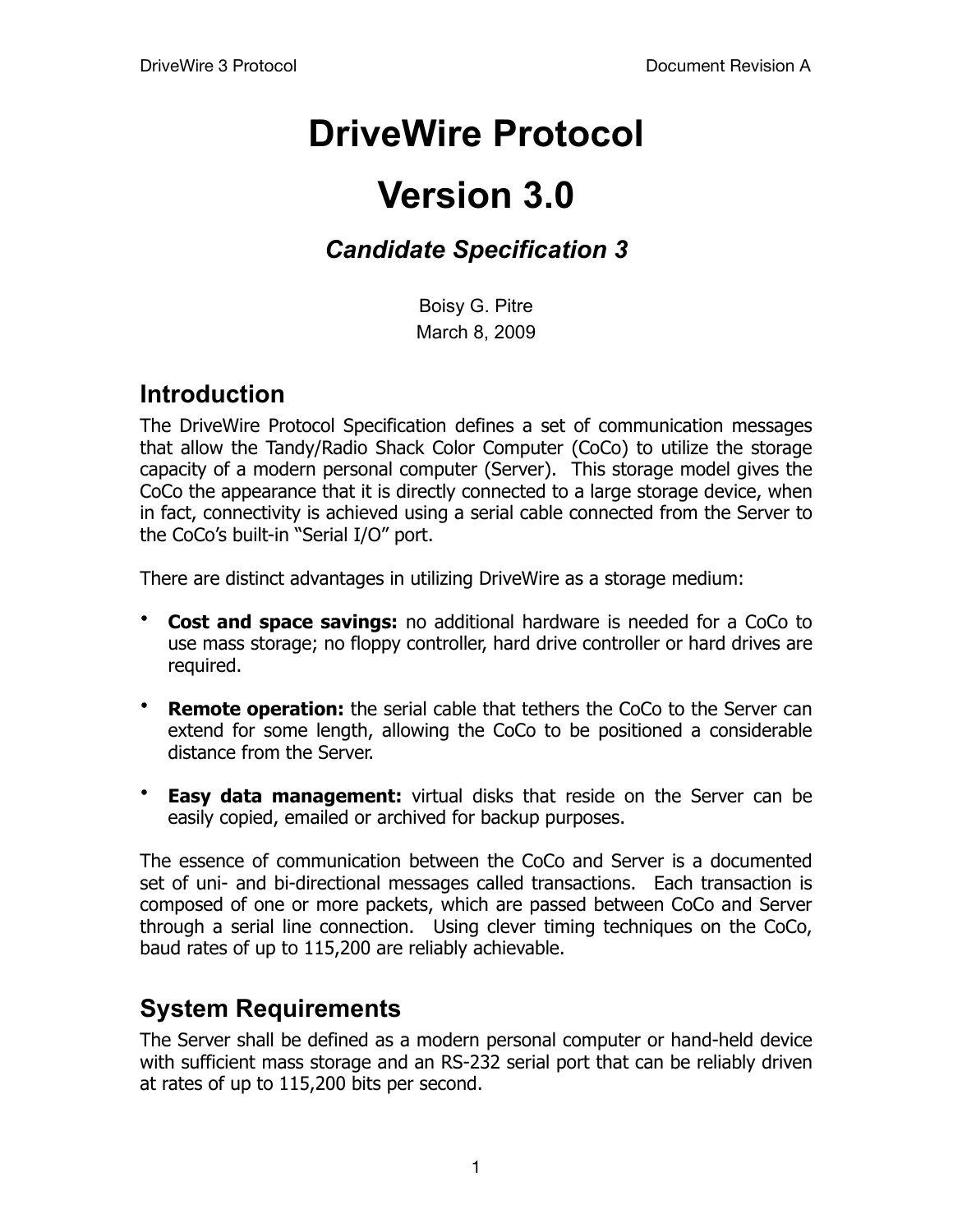The CoCo shall be defined as any model of Color Computer 2 or greater, produced by Tandy/Radio Shack with at least 16K of RAM, as well as an appropriate operating environment that provides mass storage services (such as Disk BASIC or OS-9).

# **Physical Interface Requirements**

The physical cable connecting the CoCo to the Server is recommended to be no longer than 10 feet in length. At a minimum, it shall carry the following four wires:

- Ground
- Vcc
- RD (Read Data)
- WD (Write Data)



A 4 pin DIN connector shall be on one end of the cable which will mate to the jack on the back of the CoCo marked "Serial I/O". The other end of the cable shall be either a DB-9 or DB-25 female connector which will mate to an appropriate serial port on the Server.

The following table shows the connections between the CoCo 4 pin DIN connector to either a 9-pin DB-9 serial connector or a 25-pin DB-25 serial connector.

| CoCo 4 pin DIN | DB-9          | OR. | <b>DB-25</b>  |
|----------------|---------------|-----|---------------|
| Pin $2 (RD)$   | Pin $3(TD)$   |     | Pin $2(TD)$   |
| Pin $3$ (GND)  | Pin $5$ (GND) |     | Pin $7$ (GND) |
| Pin 4 (TD)     | Pin $2$ (RD)  |     | Pin $3(RD)$   |

Table 1 - CoCo to Server Cable Pinout

## **Communication Protocol**

The communication protocol shall follow the RS-232 standard of 8-N-1 (1 start bit, 8 data bits, and 1 stop bit). For the Color Computer 2, the supported clock speed shall be .89MHz and the bit rate shall be 57,600 bits per second. For the Tandy Color Computer 3, the supported clock speed shall be 1.78MHz and the bit rate shall be 115,200 bits per second.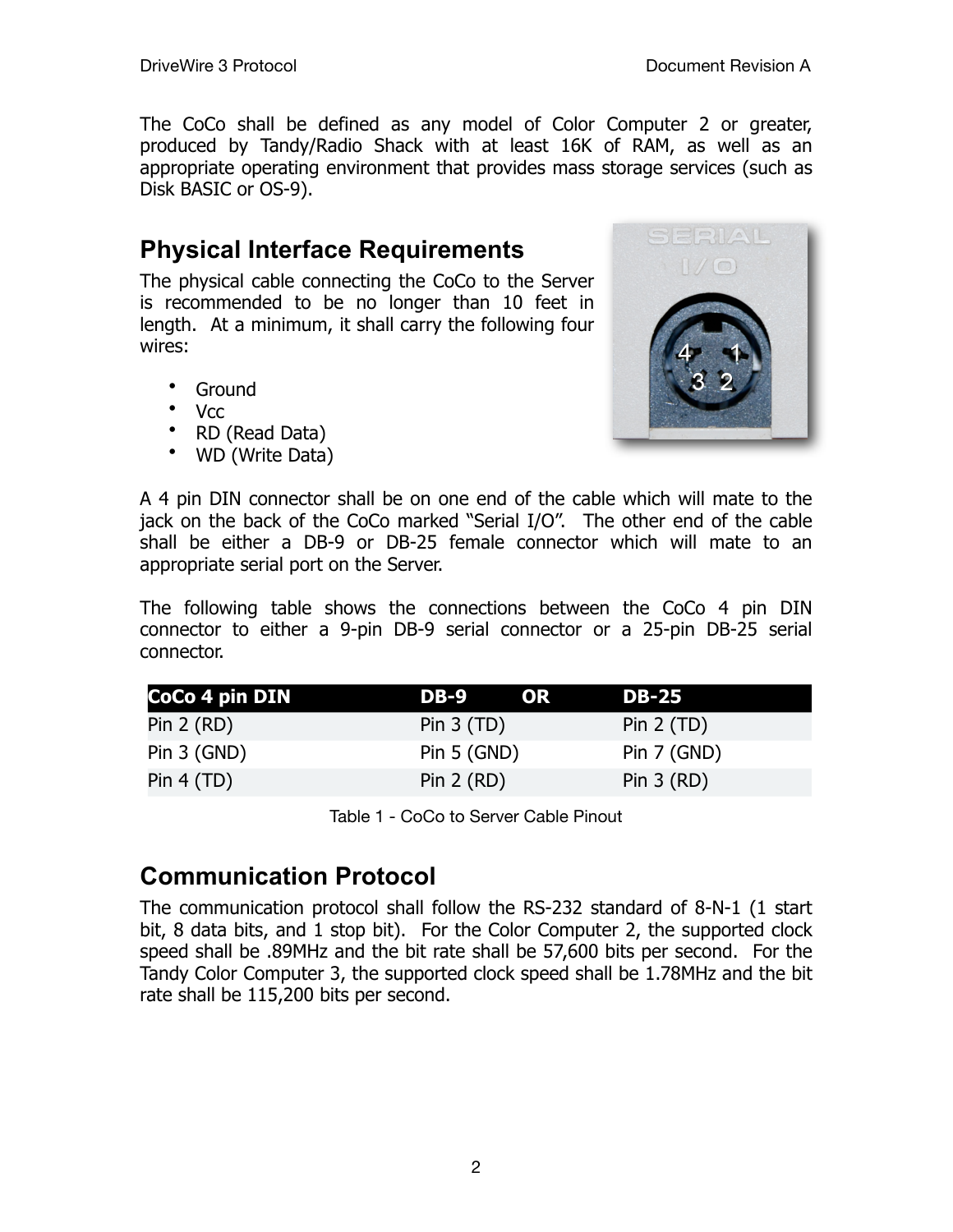## **Transactions**

The transaction is the basis for exchanging information between CoCo and Server. All transactions consist of one or more packets of information, and are generally initiated from the CoCo.

Some transactions are uni-directional: from the CoCo to the Server. Other transactions are bi-directional. In a bi-directional transaction, both the CoCo and the Server shall send their respective responses within 250 milliseconds (1/4 of a second) of receiving the last packet from its peer, or else each shall presume a timeout condition and abort the transaction.

With few exceptions, all CoCo initiated packets have the following common header:

| <b>Byte Value</b>   |
|---------------------|
| <b>Command Code</b> |

Table 2 – Common Transaction Header

The command code is a byte value that communicates to the Server the desired command to be executed.

#### *The Initialization Transaction*

This is a uni-directional transaction, and is performed by the CoCo as a notification to the Server when its driver software is initialized. The following Initialization packet is sent to the Server:

| <b>Byte Value</b> |
|-------------------|
| OP_INIT (\$49)    |

Table 3 - Initialization Packet

Upon receipt of the packet, the Server shall perform the following steps:

1. If not already done, open the disk images for all supported drives.

### *The Read Extended Transaction*

This bi-directional transaction is initiated by the CoCo to request one 256 byte sector of data from the Server. When the CoCo desires to request a sector, it will send the following Read Extended Request packet:

| <b>Byte Value</b> |
|-------------------|
| OP_READEX (\$D2)  |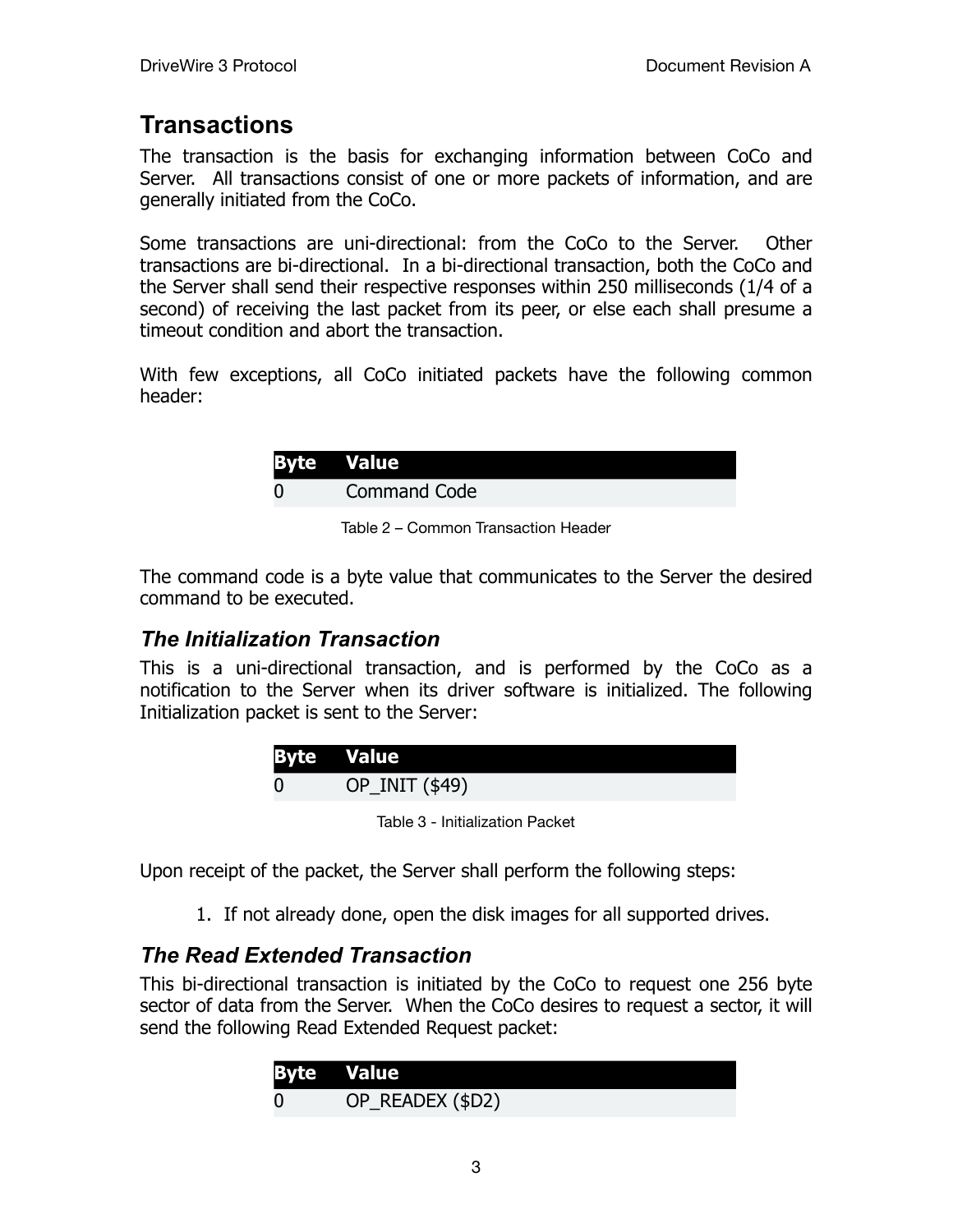|               | Drive number      |
|---------------|-------------------|
| $\mathcal{L}$ | Bits 23-16 of LSN |
| ़२            | Bits 15-8 of LSN  |
| 4             | Bits 7-0 of LSN   |

Table 4 - Read Request Packet

The drive number is a value between 0-255, and represents the disk image where the desired sector is located. The LSN is the Logical Sector Number, and is a 24 bit value.

#### **Read Extended Packet**

Upon receipt of the packet, the Server shall consult the appropriate disk image for the provided LSN and read that 256 byte sector. If an error occurs and the Server cannot read the specified sector, it shall return the Read Failure packet:

| <b>Byte Value</b> |                                 |
|-------------------|---------------------------------|
| 0-255             | 256 bytes of zeroed sector data |

Table 5 – Read Failure Packet

If no error occurred on reading the sector from the Server file system, the Server shall return the following packet:

| <b>Byte Value</b> |                                |
|-------------------|--------------------------------|
| 0-255             | 256 bytes of valid sector data |

Table 6 – Read Success Packet

Upon receipt of either the Read Success or the Read Failure packet, the CoCo shall:

- 1. Compute the 16 bit checksum on the 256 bytes of sector data received from the Server.
- 2. Send the computed checksum to the Server as follows:

|          | <b>Byte Value</b>                            |
|----------|----------------------------------------------|
| $\Omega$ | Bits 15-8 of the checksum (computed by CoCo) |
|          | Bits 7-0 of the checksum (computed by CoCo)  |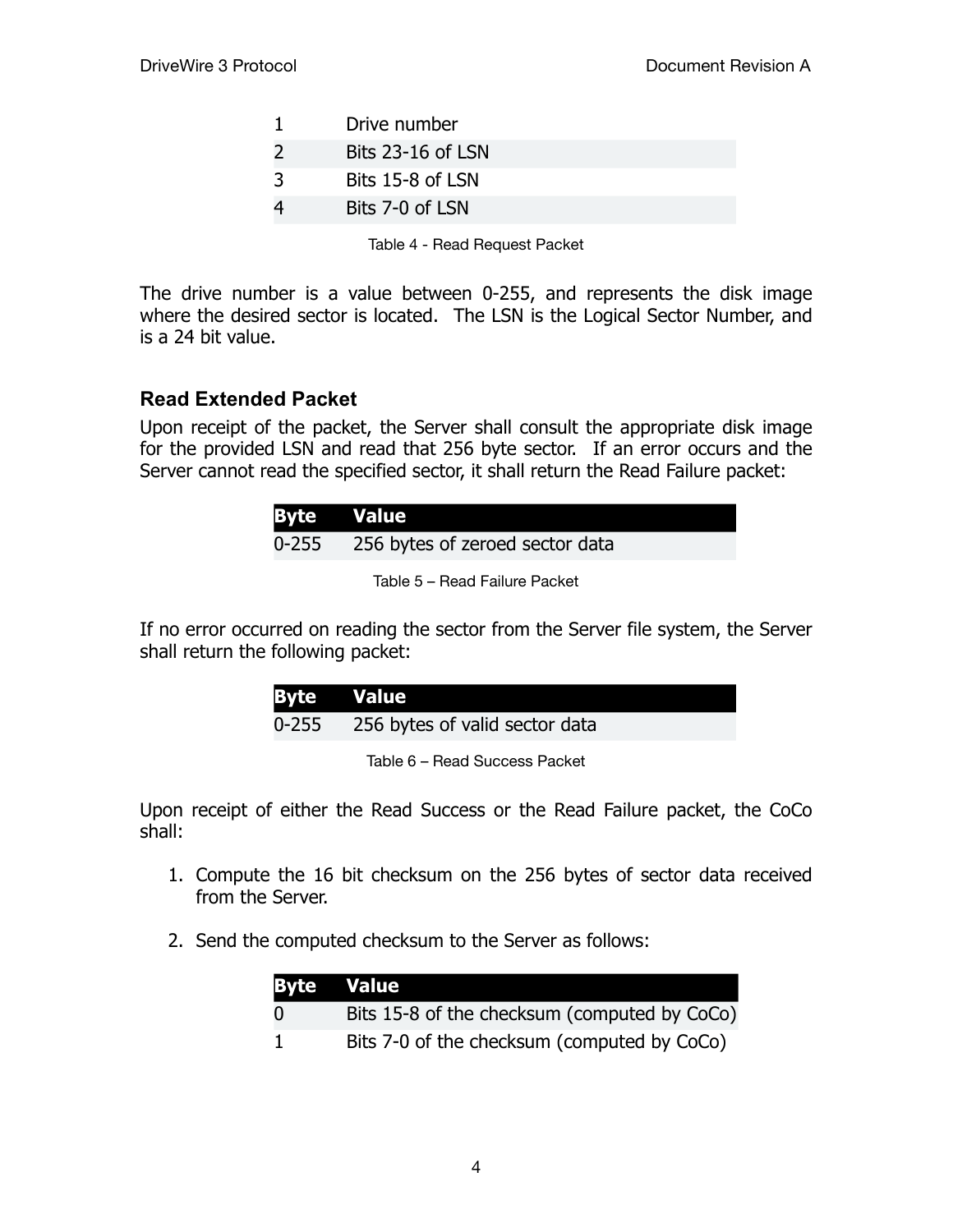Table 7 – CoCo Checksum Packet

Upon receipt of the checksum packet, the Server shall take one of two actions:

#### **Action 1 – No Error Condition**

If the server acquired the requested sector without error, then it shall compute the 16 bit checksum on the 256 bytes of sector data sent to the CoCo and compare its calculated checksum against that of the CoCo.

If the compare yields a match occurs, then Server shall send the following packet to the CoCo:

| <b>Byte Value</b> |
|-------------------|
| No error code (0) |

Table 8 – Checksum Match Packet

If the compare does not yield a match, then Server shall send the following packet to the CoCo:

| <b>Byte Value</b>       |
|-------------------------|
| Checksum mismatch (243) |

Table 9 – Checksum Mismatch Packet

Once either of these packets is received by the CoCo, the Read transaction is considered terminated.

#### **Action 2 – Error Condition**

If the Server was unable to acquire the requested sector due to an error, then the Server shall return an appropriate read error code:

| <b>Byte Value</b>                  |
|------------------------------------|
| Read error code (1-242 or 244-255) |

Table 10 – Read Error Packet

Once the Read Error packet is received by the CoCo, the Read transaction is considered terminated.

See Appendix A for a list of supported error codes, and Appendix B for the checksum algorithm used by the CoCo to generate the checksums.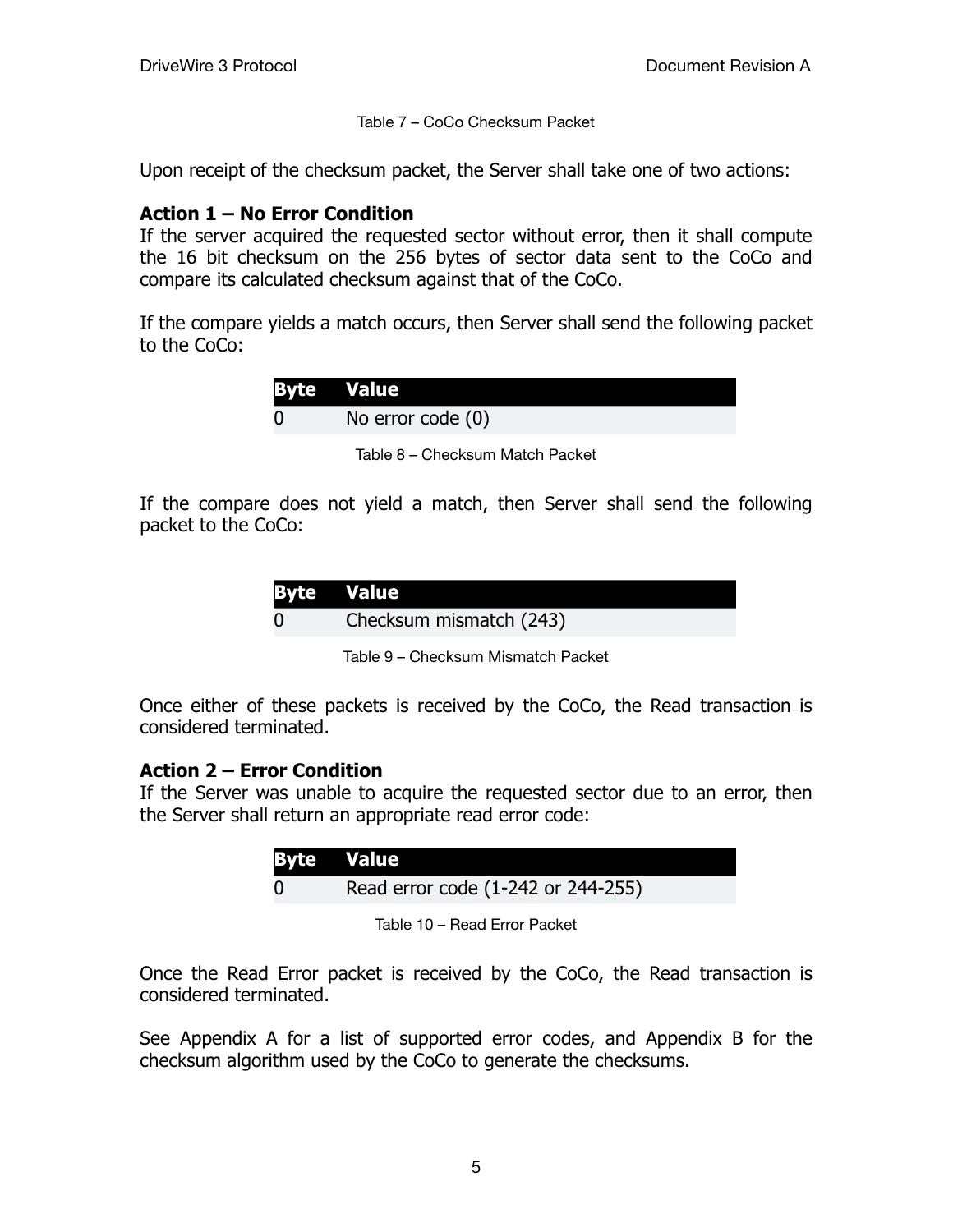#### **ReRead Extended Packet**

In the event that the CoCo receives a Checksum Mismatch packet during the Read Transaction, the CoCo MAY send the following packet to the Server:

| Byte          | <b>Value</b>       |
|---------------|--------------------|
|               | OP_REREADEX (\$F2) |
|               | Drive number       |
| $\mathcal{L}$ | Bits 23-16 of LSN  |
| 3             | Bits 15-8 of LSN   |
|               | Bits 7-0 of LSN    |

Table 11 – ReRead Extended Request Packet

Upon receiving this packet, the Server will attempt a retransmission of the requested sector.

At any time, the CoCo may suspend the re-reading of a sector if errors continue to accumulate, and the server will return to monitoring for additional commands.

## *The Write Transaction*

This bi-directional transaction allows the CoCo to send one 256 byte sector of data to the Server in order for it to be written to a specific virtual drive.

|                | <b>Value</b>                             |  |
|----------------|------------------------------------------|--|
| O              | OP_WRITE (\$57)                          |  |
| 1              | Drive number                             |  |
| $\overline{2}$ | Bits 23-16 of LSN                        |  |
| 3              | Bits 15-8 of LSN                         |  |
| 4              | Bits 7-0 of LSN                          |  |
| $5 - 260$      | 256 bytes of sector data to write        |  |
| 261            | Bits 15-8 of checksum (computed by CoCo) |  |
| 262            | Bits 7-0 of checksum (computed by CoCo)  |  |

Table 12 - Write Request Packet

The Server shall implement a timeout of 250 milliseconds (1/4 second), in the event that the CoCo stops sending data. This allows the Server to recover from the Write Transaction state and return to processing other packets.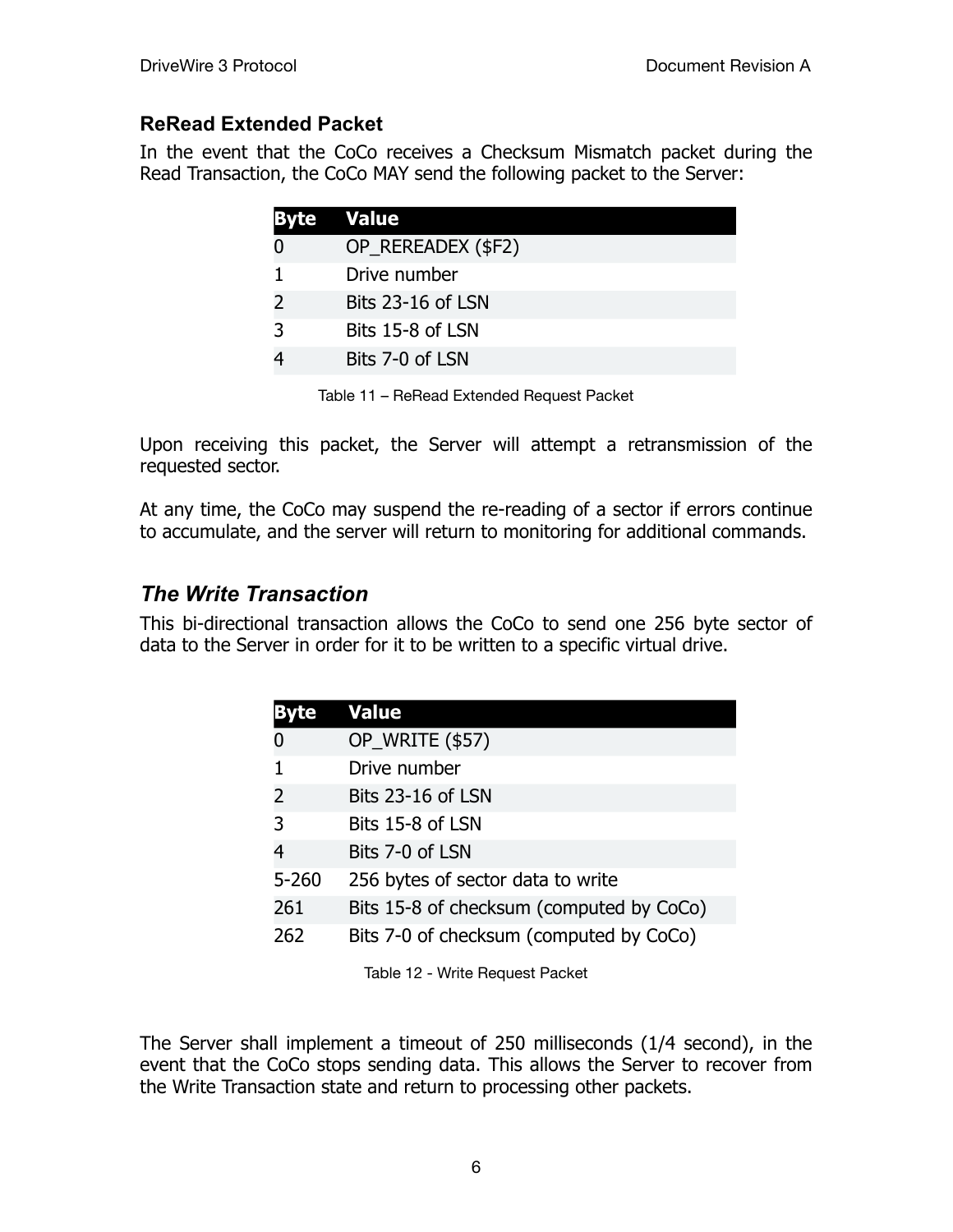Once the Server receives this packet, it shall:

- 1. Compute the 16 bit checksum over the 256 byte sector it received
- 2. Compare the checksum that it computed against the checksum provided by the CoCo

Once the checksums have been compared, the Server shall acknowledge the transmission as follows:

| <b>Byte Value</b> |
|-------------------|
| 0 (checksum OK)   |
|                   |



The CoCo, upon receipt of the packet, will do one the following:

- 1. If the error code received is 0 (\$00), the CoCo will assume the transfer of the sector was a success and terminate the transmission.
- 2. If the error code received is 243 (E\$CRC), the CoCo MAY send the following packet:

|                                                | <b>Value</b>                             |  |
|------------------------------------------------|------------------------------------------|--|
| O                                              | OP_REWRITE (\$77)                        |  |
| 1                                              | Drive number                             |  |
| 2                                              | <b>Bits 23-16 of LSN</b>                 |  |
| 3                                              | Bits 15-8 of LSN                         |  |
| 4                                              | Bits 7-0 of LSN                          |  |
| $5 - 260$                                      | 256 bytes of sector data to write        |  |
| 261                                            | Bits 15-8 of checksum (computed by CoCo) |  |
| Bits 7-0 of checksum (computed by CoCo)<br>262 |                                          |  |
|                                                | Table 14 - ReWrite Request Packet        |  |

And the Write Transaction will commence again.

### *GetStat/SetStat Transaction*

This uni-directional transaction is for informational purposes only and may not be supported in all client environments. Its inclusion into the protocol specification is mainly for the benefit of DriveWire-enabled OS-9 drivers that execute on the CoCo.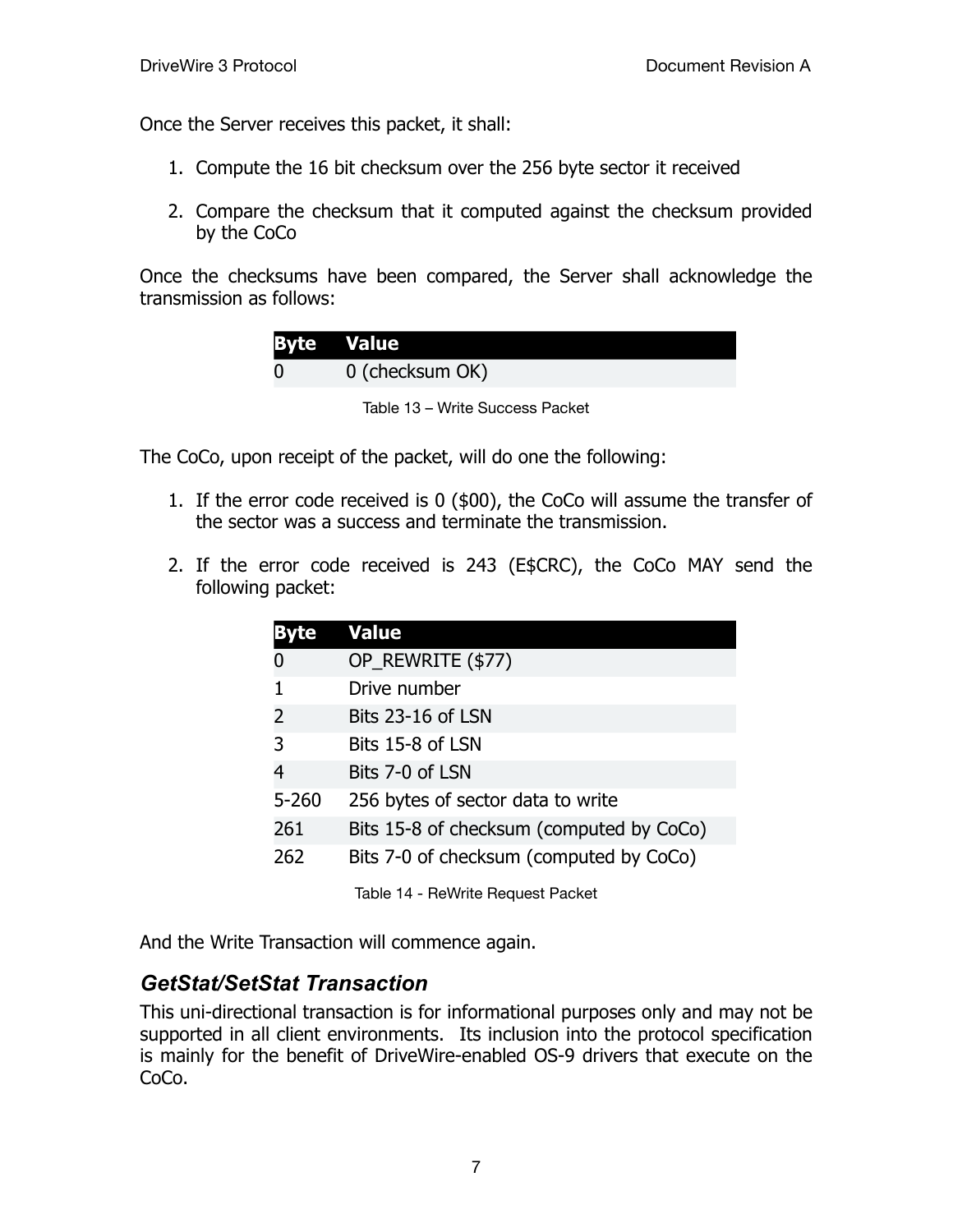In such a driver, all GetStats/SetStats are passed to the Server via the OP\_GETSTAT or OP\_SETSTAT code, followed by a byte representing the GetStat/ SetStat code. The Server may wish to log this information, but does not act upon the packet itself.

| <b>Byte Value</b> |                                           |
|-------------------|-------------------------------------------|
|                   | OP_GETSTAT (\$47) or<br>OP SETSTAT (\$53) |
|                   | Drive number                              |
|                   | GetStat or SetStat code                   |

Table 15 – GetStat/SetStat Packet

#### *Termination Transaction*

Upon termination of the DriveWire client on the CoCo, this uni-directional transaction shall be sent to the Server:

| <b>Byte Value</b> |                |
|-------------------|----------------|
| $\bf{0}$          | OP_TERM (\$54) |

Table 16 – Termination Packet

Upon receipt of the packet, the Server should:

1. Close the disk file associated for all supported drives.

#### *The Reset Transaction*

When the CoCo's reset button is pressed, the state of the serial port changes such that byte \$FE (OP RESET1) or \$FF (OP RESET2) will be present on the serial line. This condition is therefore considered a uni-directional transaction to the Server to indicate a global reset:

| <b>Byte Value</b>                       |
|-----------------------------------------|
| OP_RESET1 (\$FE) or<br>OP_RESET2 (\$FF) |

Table 17 - Reset Packet

Upon receipt of the packet, the Server shall:

- 1. Reset any statistical values related to read/write and sector transfer throughput for ALL drives.
- 2. Flush all caches connected to the virtual drives.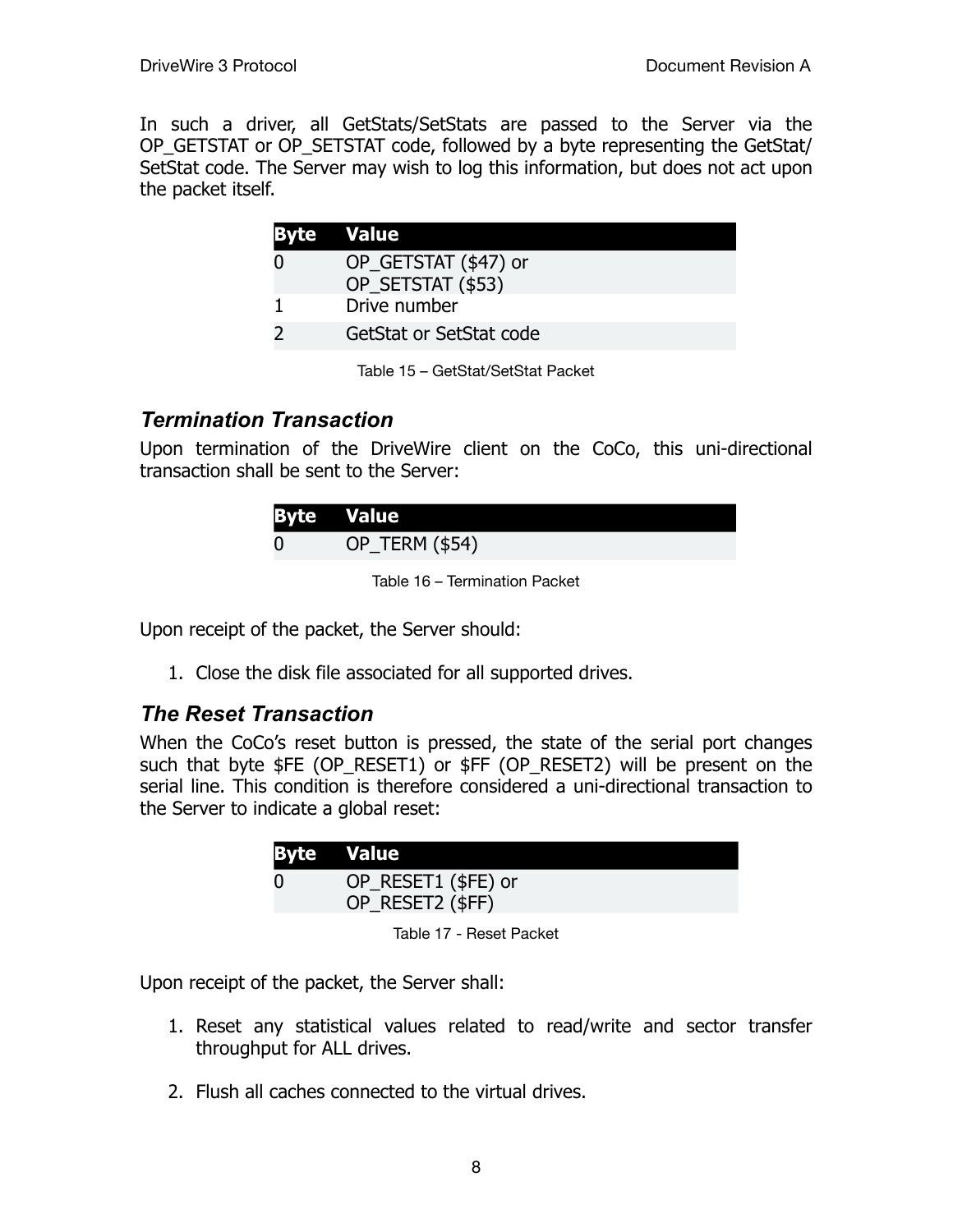### *No-Op Transaction*

This is a uni-directional transaction that can be ignored by the Server.

| <b>Byte Value</b> |  |
|-------------------|--|
| OP_NOP (\$00)     |  |

Table 18 – No Operation Packet

#### *Time Transaction*

This bi-directional transaction allows the CoCo to request time and date information from the Server:

| <b>Byte Value</b> |
|-------------------|
| OP_TIME (\$23)    |

Table 19 – Time Request Packet

Upon receipt of the packet, the Server shall return the following packet to the CoCo:

|                | <b>Value</b>                    |  |
|----------------|---------------------------------|--|
| 0              | Current Year minus 1900 (0-255) |  |
|                | Month $(1-12)$                  |  |
| 2              | Day $(0-31)$                    |  |
|                | Hour (0-23)                     |  |
| $\overline{4}$ | Minute (0-59)                   |  |
| 5              | Second (0-59)                   |  |
|                | Day of Week $(0-6; 0 =$ Sunday) |  |
|                |                                 |  |

Table 20 – Time Delivery Packet

## **PRINTING**

DriveWire 3 introduces a special set of transactions to allow printing to the Server that it is connected to. The Server shall maintain a printer buffer where data bytes are added until a flush command is sent. Upon receiving the flush command, the Server shall prompt the user for a printer to send the buffered data to.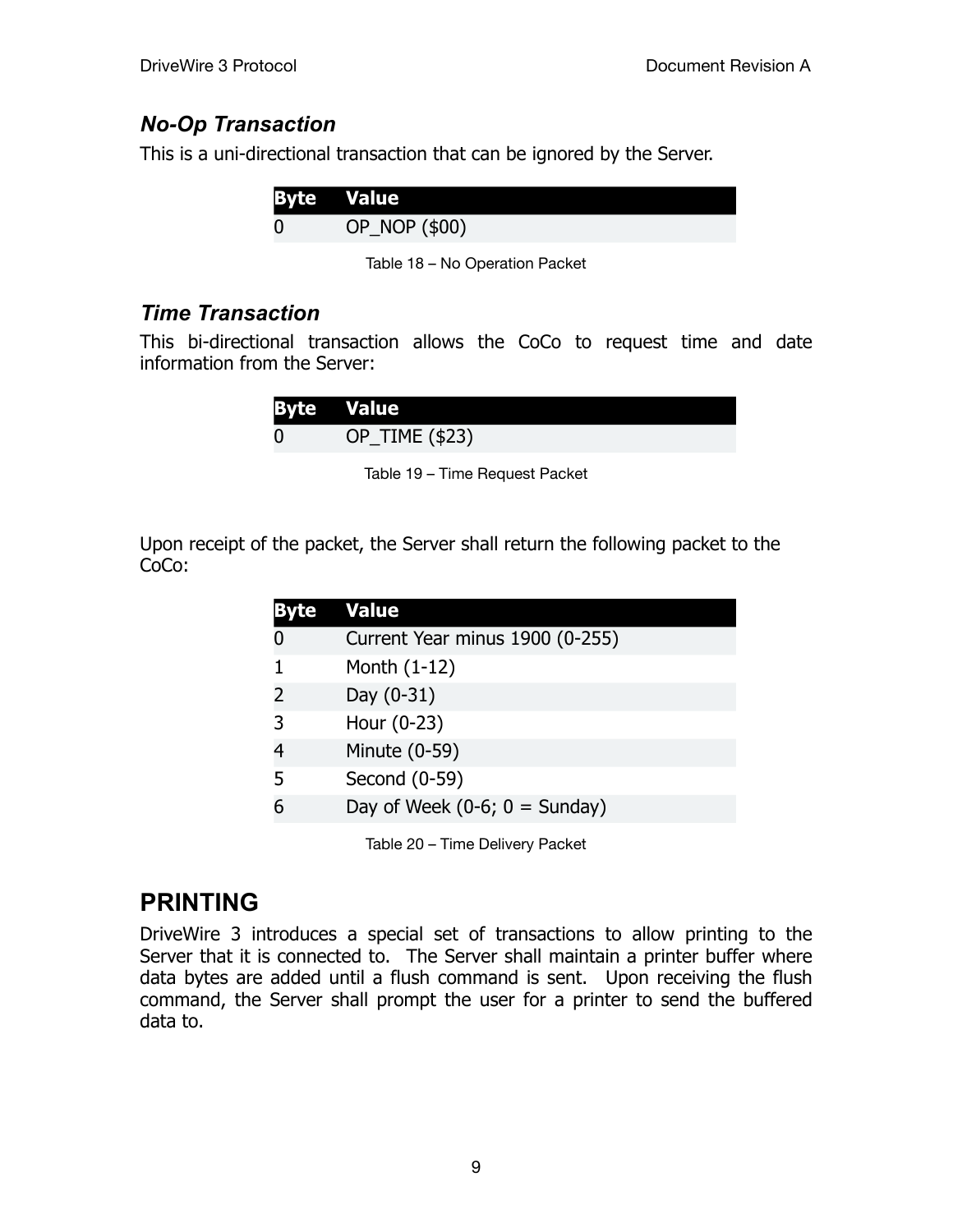## *Print Transaction*

Using this uni-directional transaction, the CoCo notifies the Server that it has a single byte of data to add to the print queue.

| <b>Byte</b> | <b>Value</b>                     |
|-------------|----------------------------------|
|             | <b>OP_PRINT (\$50)</b>           |
|             | Byte of data to add to the queue |

Table 21 – Print Queue Packet

Upon receiving this packet, the Server shall add the passed byte to its internal print buffer.

## *Print Flush Transaction*

Using this uni-directional transaction, the CoCo notifies the Server that it has completed sending printer data and that the Server should send its print buffer to the printer.

| <b>Byte</b> | <b>Value</b>         |
|-------------|----------------------|
|             | OP_PRINTFLUSH (\$46) |

Table 22 – Flush Print Queue Packet

Upon receiving the flush command, the Server shall prompt the user for a printer to print the buffer to.

# **WIREBUG**

DriveWire 3 introduces a special set of transactions to facilitate remote debugging between a CoCo and the Server that it is connected to. This feature, known as WireBug, allows the transfer of register information and memory from the CoCo to the Server. Once the CoCo has entered WireBug mode, it can receive messages initiated by the server.

Because of the nature of the protocol and to increase accuracy and efficiency, WireBug uses a fixed packet size of 24 bytes and reserves the last byte as an 8 bit checksum byte.

### *Enter WireBug Mode Transaction*

Using this uni-directional transaction, the CoCo notifies the Server that it has entered WireBug remote debugging mode.

| <u>чат.</u> | ™alπ⊾ |  |
|-------------|-------|--|
|-------------|-------|--|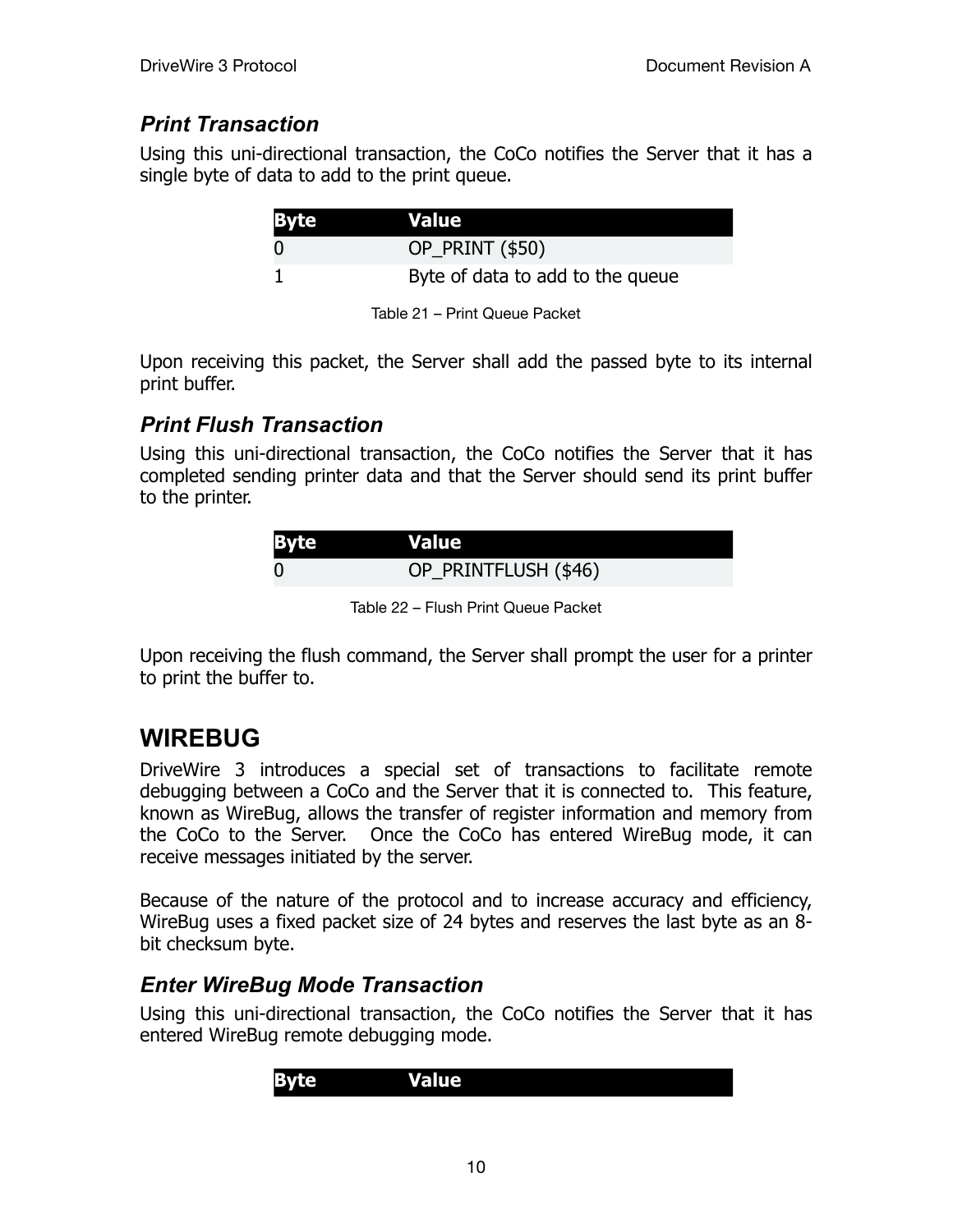|        | OP WIREBUG MODE (\$42)                        |
|--------|-----------------------------------------------|
|        | CoCo Type $($02 = CoCo 2, $03 =$<br>$CoCo3$ ) |
|        | CPU Type $($08 = 6809, $03 = 6309)$           |
| $3-23$ | Reserved for future definition                |

|  | Table 23 - Enter WireBug Mode Packet |  |
|--|--------------------------------------|--|
|  |                                      |  |

Once the CoCo has sent this packet, it shall go into WireBug Mode where it will wait for commands from the Server.

Along with notifying the Server that the CoCo is in WireBug mode, the packet also communicates the CoCo and processor type. The Server should use this information as a cue to what type of processor is in the CoCo, and adjust accordingly.

#### *Read Registers Transaction (Server Initiated)*

Using this bi-directional transaction, the Server requests the contents of the registers from the CoCo.

| <b>Byte</b> | Value                      |
|-------------|----------------------------|
|             | OP_WIREBUG_READREGS (\$52) |
| $1 - 22$    |                            |
| 23          | Checksum                   |

Table 24 – WireBug Read Registers Packet

Upon receipt of the packet, the CoCo shall compute the checksum of bytes 0-22 and compare its computed value against byte 23. If a checksum match does not occur, then the CoCo shall disregard the packet and send the following response packet:

| Checksum mismatch (243) |  |
|-------------------------|--|

Table 25 – Checksum Mismatch Packet

Upon receipt of this packet, the Server may elect to restart the transaction.

If a match occurs, the CoCo shall respond with the following packet:

| <b>Byte</b> | <b>Value</b>               |
|-------------|----------------------------|
| $\Omega$    | OP_WIREBUG_READREGS (\$52) |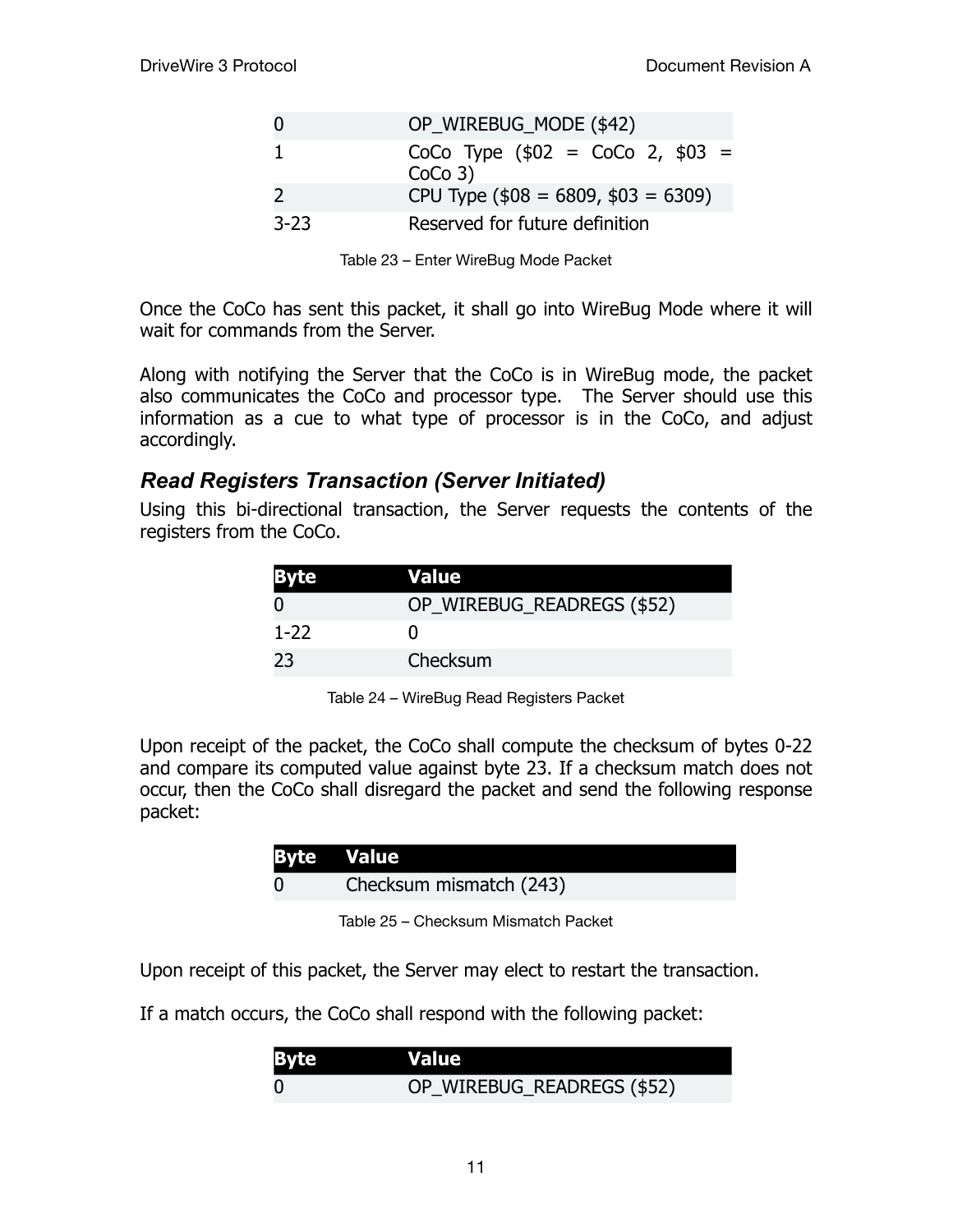| 1              | Value of DP register   |
|----------------|------------------------|
| $\overline{2}$ | Value of CC register   |
| 3              | Value of A register    |
| $\overline{4}$ | Value of B register    |
| 5              | Value of E register    |
| 6              | Value of F register    |
| 7              | Hi-byte of X register  |
| 8              | Lo-byte of X register  |
| 9              | Hi-byte of Y register  |
| 10             | Lo-byte of Y register  |
| 11             | Hi-byte of U register  |
| 12             | Lo-byte of U register  |
| 13             | Value of MD register   |
| 14             | Hi-byte of V register  |
| 15             | Lo-byte of V register  |
| 16             | Hi-byte of SP register |
| 17             | Lo-byte of SP register |
| 18             | Hi-byte of PC register |
| 19             | Lo-byte of PC register |
| $20 - 22$      | Don't Care             |
| 23             | Checksum               |

Table 24 – WireBug Read Registers Response Packet

Upon receipt of the packet, the Server shall compute the checksum of bytes 0-22 and compare its computed value against byte 23. If a match occurs, the Server shall accept the packet's payload. If a match does not occur, then the Server may elect to restart the transaction.

#### *Write Registers Transaction (Server Initiated)*

Using this bi-directional transaction, the Server requests that the contents of the packet passed to the CoCo be written to its registers.

The following packet shall be sent to the CoCo:

| <b>Byte</b> | Value                       |
|-------------|-----------------------------|
|             | OP_WIREBUG_WRITEREGS (\$72) |
|             | Value of DP register        |
|             | Value of CC register        |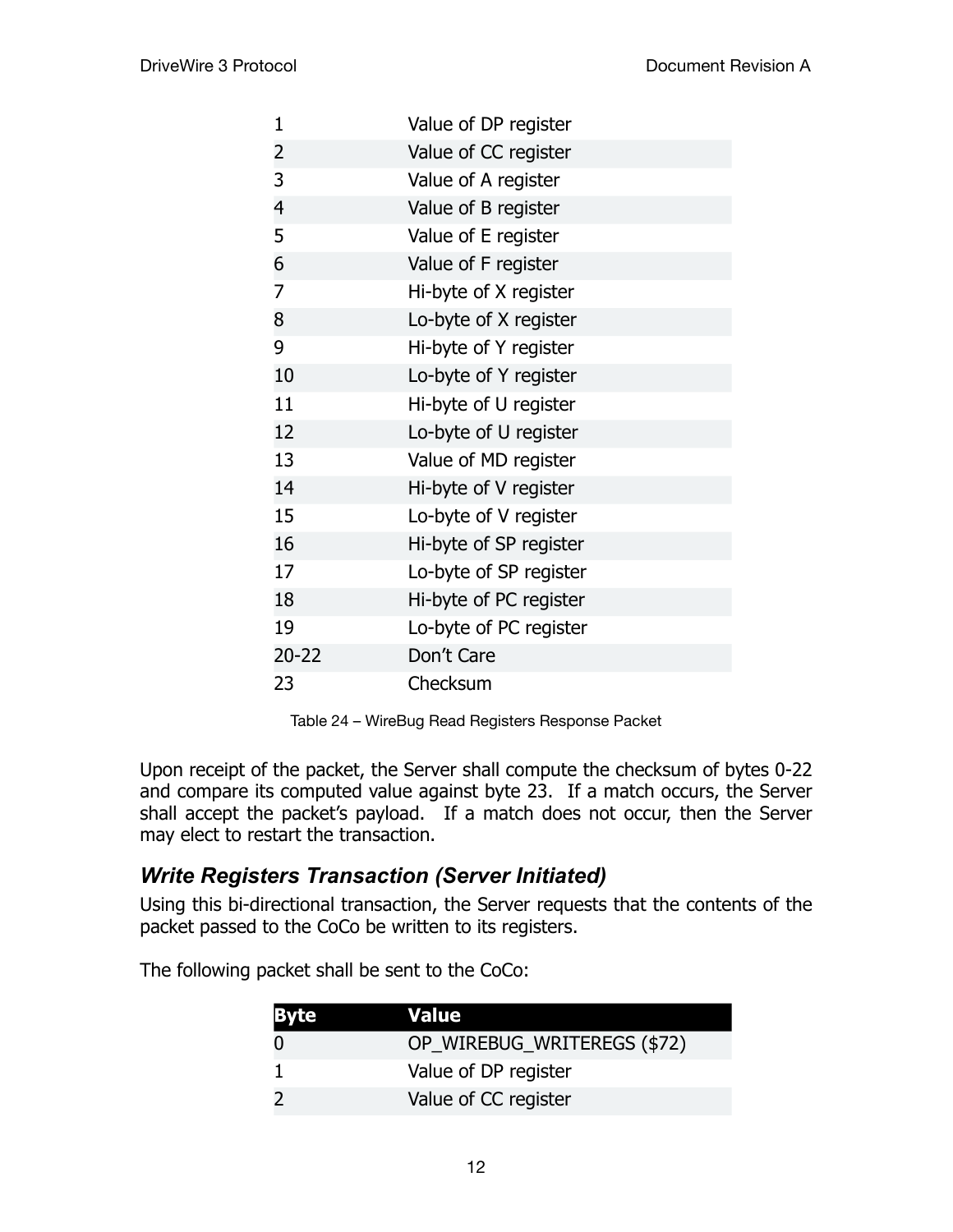| 3              | Value of A register    |
|----------------|------------------------|
| 4              | Value of B register    |
| 5              | Value of E register    |
| 6              | Value of F register    |
| $\overline{7}$ | Hi-byte of X register  |
| 8              | Lo-byte of X register  |
| 9              | Hi-byte of Y register  |
| 10             | Lo-byte of Y register  |
| 11             | Hi-byte of U register  |
| 12             | Lo-byte of U register  |
| 13             | Value of MD register   |
| 14             | Hi-byte of V register  |
| 15             | Lo-byte of V register  |
| 16             | Hi-byte of SP register |
| 17             | Lo-byte of SP register |
| 18             | Hi-byte of PC register |
| 19             | Lo-byte of PC register |
| $20 - 22$      | Don't Care             |
| 23             | Checksum               |

Table 25 – WireBug Write Registers Packet

Upon receipt of the packet, the CoCo shall compute the checksum of bytes 0-22 and compare its computed value against byte 23. If a match occurs, the CoCo shall accept the packet's payload, update its registers and send the following response packet:

| <b>Byte Value</b> |                     |
|-------------------|---------------------|
|                   | No error code $(0)$ |

Table 26 – Checksum Match Packet

If a checksum match does not occur, then the CoCo shall disregard the packet and send the following response packet:

| <b>Byte Value</b>       |
|-------------------------|
| Checksum mismatch (243) |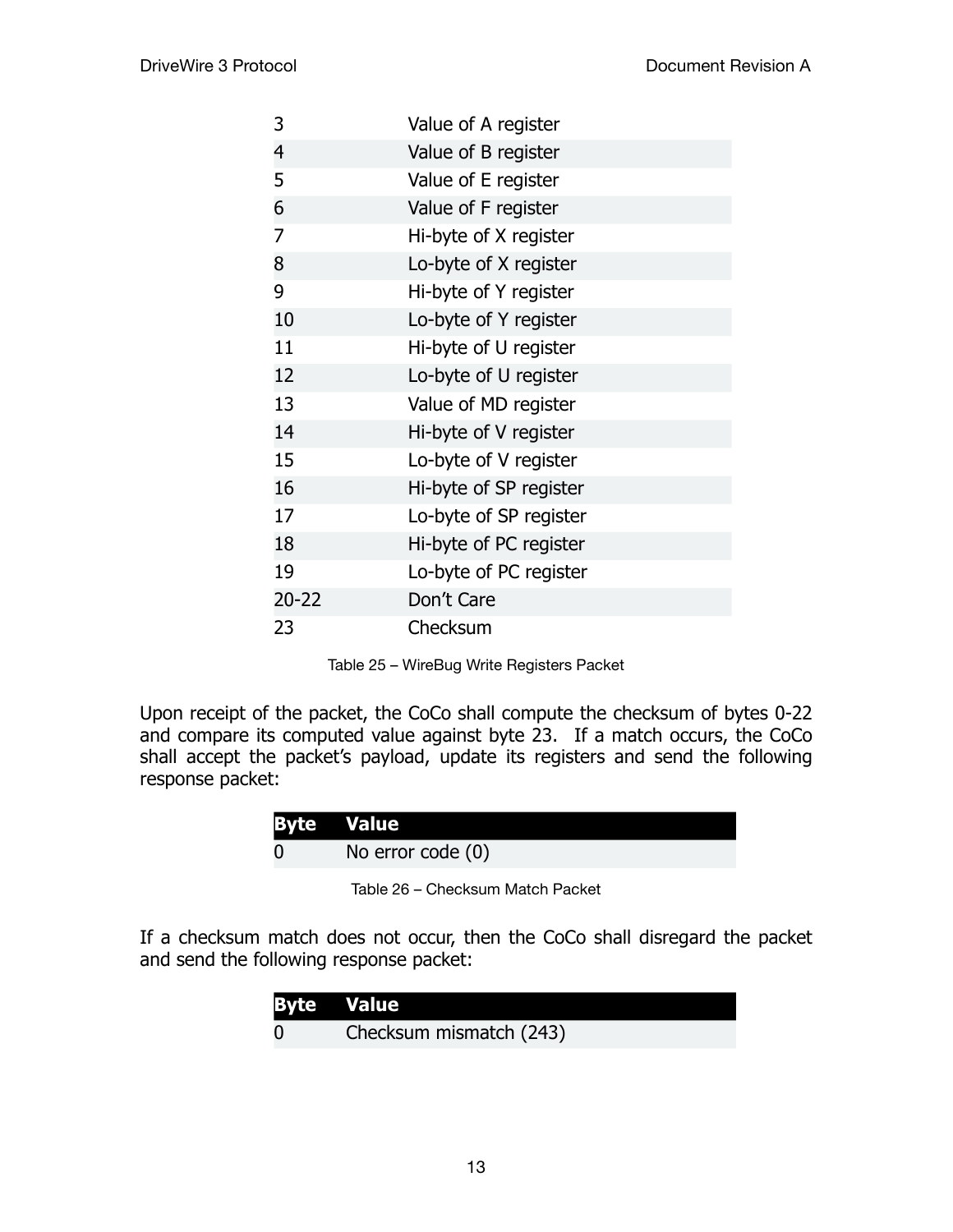Table 27 – Checksum Mismatch Packet

Upon receipt of this packet, the Server may elect to restart the transaction.

#### *Read Memory Transaction*

This bi-directional transaction is sent from the Server to the CoCo. The Server uses this transaction to obtain memory values from the CoCo.

The following packet is sent from the Server:

| æ        | Value                               |
|----------|-------------------------------------|
|          | OP_WIREBUG_READMEM (\$4D)           |
|          | Hi-byte of starting memory location |
| 2        | Lo-byte of starting memory location |
| 3        | Count $(0 < n < 23)$                |
| $4 - 22$ | Don't Care                          |
| 23       | Checksum                            |

Table 28 – Read Memory Request Packet

Upon receipt of the packet, the CoCo shall compute the checksum of bytes 0-22 and compare its computed value against byte 23. If a checksum match does not occur, then the CoCo shall disregard the packet and send the following response packet:

| <b>Byte Value</b> |                         |
|-------------------|-------------------------|
|                   | Checksum mismatch (243) |

Table 29 – Checksum Mismatch Packet

Upon receipt of the Checksum Mismatch Packet, the Server may elect to restart the transaction.

If a match occurs, the CoCo shall validate the memory request. If byte 3 (count) is not between 1 and 22, then the CoCo shall send the following response packet:

| <b>Byte Value</b>   |
|---------------------|
| Illegal number (16) |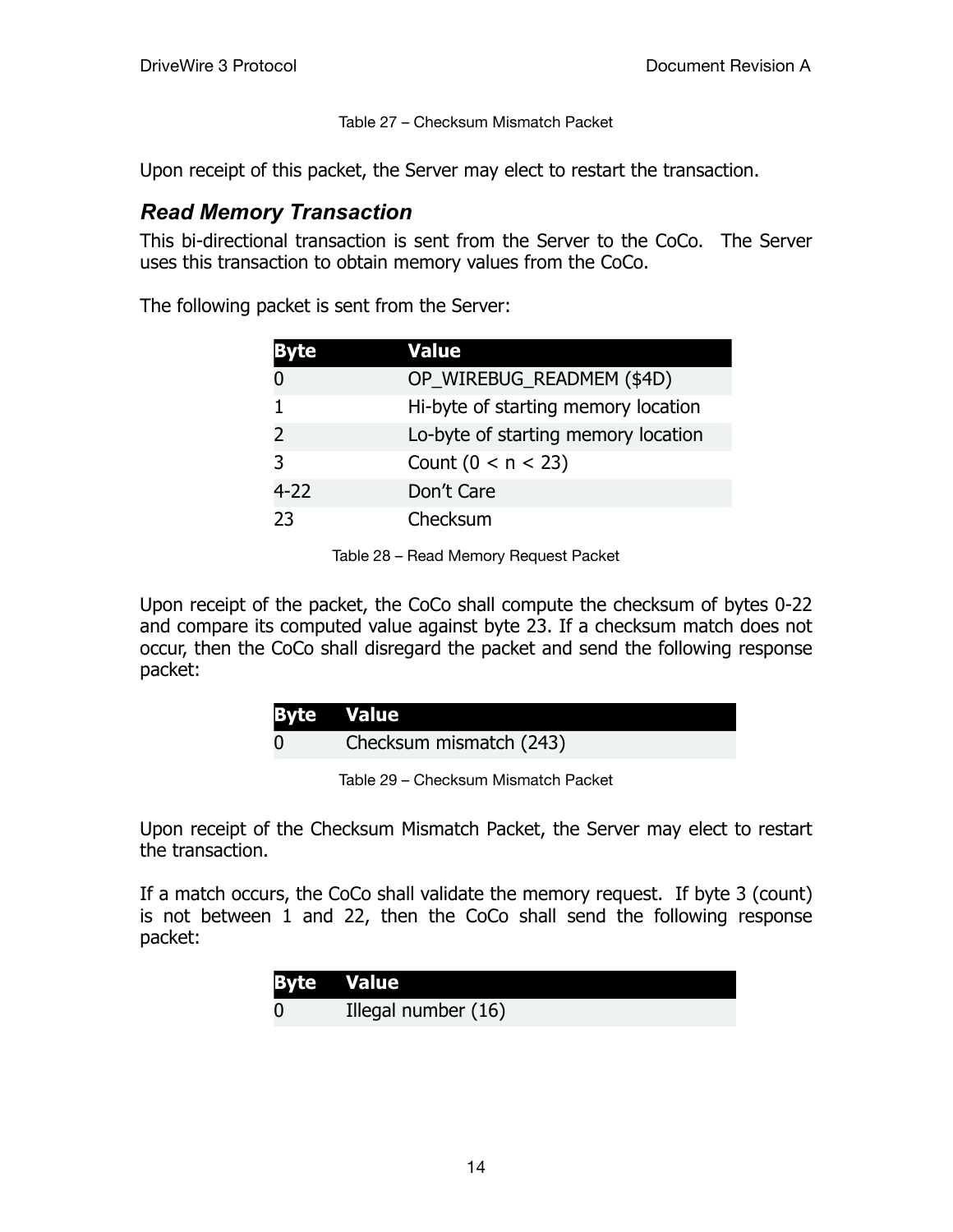#### Table 30 – Illegal Number Packet

If the byte count is between 1 and 22, then the CoCo shall accept the packet's payload and send the following response packet:

| <b>Byte</b> | Value                     |
|-------------|---------------------------|
|             | OP_WIREBUG_READMEM (\$4D) |
| 1n          | Memory from start to end  |
| $n+122$     | Don't care                |
| 23          | Checksum                  |

Table 31 – Read Memory Response Packet

Upon receipt of the packet, the Server shall compute the checksum of bytes 0 to 22 and compare its computed value against byte 23. If a match occurs, the Server shall accept the packet's payload. If a match does not occur, then the Server may elect to restart the transaction.

#### *Write Memory Transaction*

This bi-directional transaction is sent from the Server to the CoCo. The Server uses this transaction to modify the contents of the CoCo's memory.

The following packet is sent from the Server:

|               | Value                               |
|---------------|-------------------------------------|
|               | OP_WIREBUG_WRITEMEM (\$6D)          |
|               | Hi-byte of starting memory location |
| $\mathcal{P}$ | Lo-byte of starting memory location |
| 3             | Count (n bytes where $0 < n < 20$ ) |
| 4-22          | Bytes to be modified                |
| 23            | Checksum                            |

Table 32 – Write Memory Request Packet

Upon receipt of the packet, the CoCo shall compute the checksum of bytes 0-22 and compare its computed value against byte 23. If a checksum match does not occur, then the CoCo shall disregard the packet and send the following response packet:

| <b>Byte Value</b> |                         |
|-------------------|-------------------------|
| $\overline{0}$    | Checksum mismatch (243) |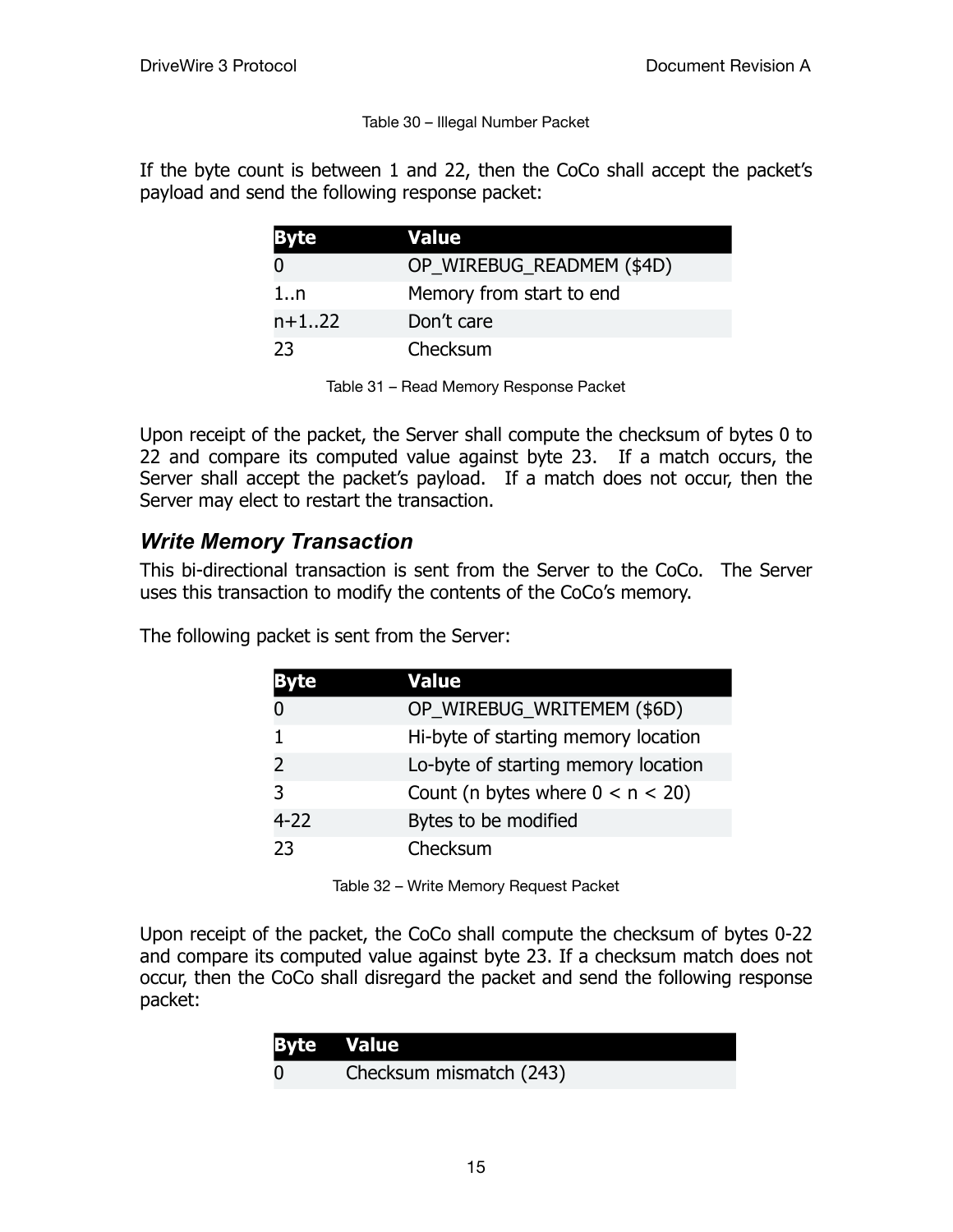Table 33 – Checksum Mismatch Packet

If a match occurs, the CoCo shall validate the memory request. If byte 3 (count) is not between 1 and 19, then the CoCo shall send the following response packet:

| <b>Byte Value</b>   |
|---------------------|
| Illegal number (16) |

Table 34 – Illegal Number Packet

If the byte count is between 1 and 19, then the CoCo shall accept the packet's payload, update its memory with the contents from the Server, and send the following response packet:

| <b>Byte Value</b> |
|-------------------|
| No error code (0) |

Table 35 – Checksum Match Packet

#### *Continue Execution Transaction*

This uni-directional transaction is sent from the Server to the CoCo. The Server uses this transaction to notify the CoCo that it should continue executing normally.

The following packet is sent from the Server:

| <b>Byte</b> | <b>Value</b>         |
|-------------|----------------------|
| - ()        | OP_WIREBUG_GO (\$47) |
| $1 - 23$    | Don't care           |

Table 36 – Continue Execution Packet

Upon receiving this packet, the CoCo shall exit WireBug Mode and commence execution. The Server shall commence responding to CoCo-initiated DriveWire transactions.